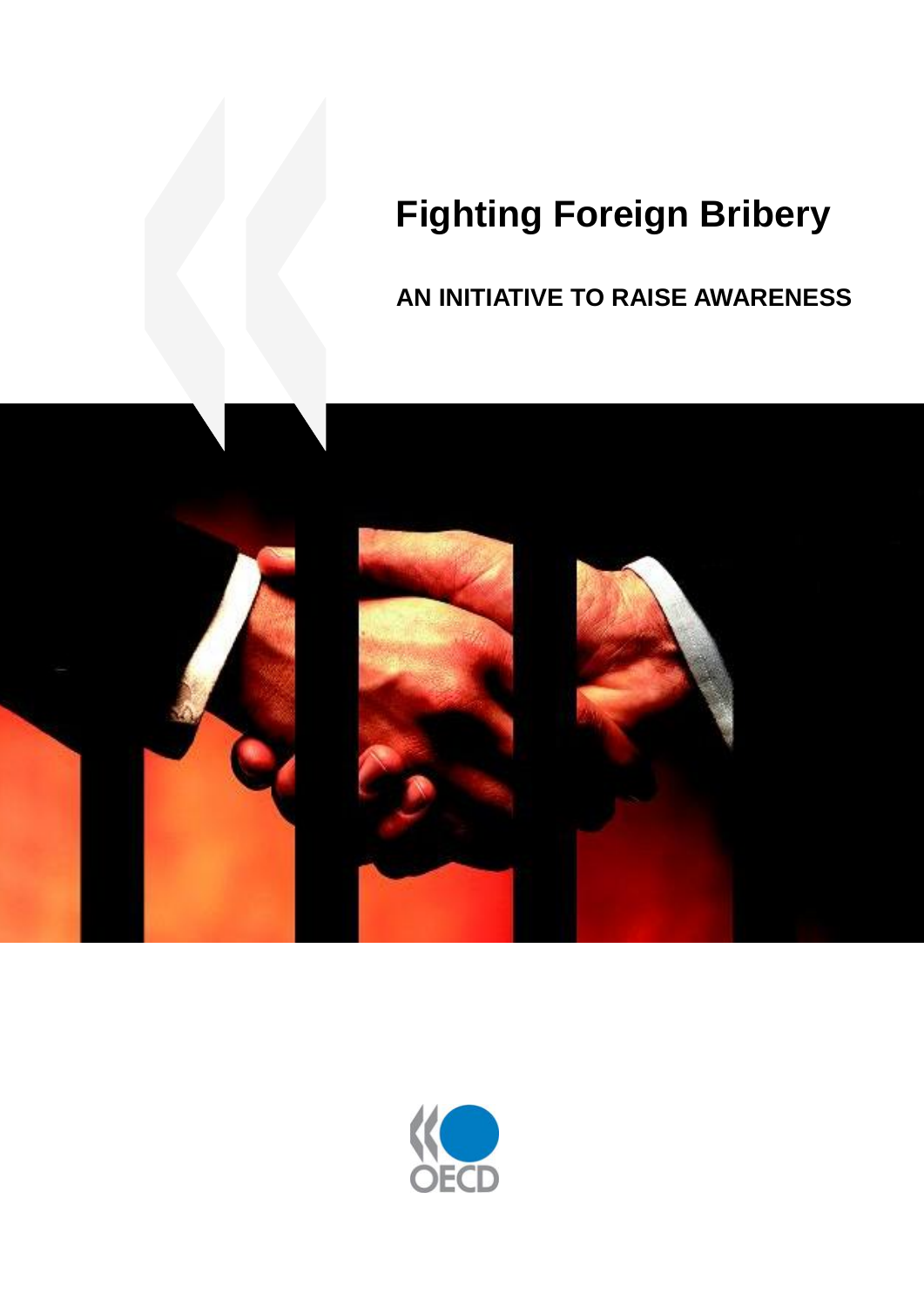

#### **WHAT IS FOREIGN BRIBERY?**

In a quiet corner, money changes hands. A **deal is made**. A construction contract is won, an oil or gas concession is obtained, a deal is struck to supply military goods.

Outside, a local contractor loses to a bribe-paying competitor and goes out of business. Oil export prices are pushed higher and higher, throwing energy markets off balance. A corrupt and unaccountable government is armed.

This is **foreign bribery**. Companies engage in the bribery of foreign public officials—'foreign bribery'—when they offer, promise or give a bribe to a foreign official to win advantages in international business.

Every year, the World Bank estimates that more than \$1 trillion dollars are squandered on bribes paid to public officials in exchange for advantages in international business. Foreign bribery causes serious harm and, in many countries, **it is a crime**.

#### **WHO PAYS THE PRICE?**

Local businesses pay the price when they **cannot compete** against bribepaying competitors. Developing nations pay the price when their economies do not grow fast enough because foreign companies fear that their investments will not be safe in a corrupt environment. Citizens pay the price when, because of corrupt business dealings, they are **denied vital public services**, such as access to clean water, safe roads or basic health services. Shareholders pay the price when the companies in which they invest suffer reputational damage due to bad publicity. The countries that these companies come from pay the price when they are criticised internationally for not taking adequate steps to make sure their companies play fairly in their foreign business deals.

The more **everyone knows** about this crime and the greater public condemnation it receives, the greater the priority that will be given to its investigation and prosecution by law enforcement authorities, the greater the reputational risk for companies that bribe, and the less likely public officials are to take or solicit bribes.

#### **DID YOU KNOW…**

… that the industries most affected by foreign bribery are construction, mining, telecommunications, defence and military industries, natural resources and energy, medical and pharmaceutical, transportation sectors, infrastructure projects and property development?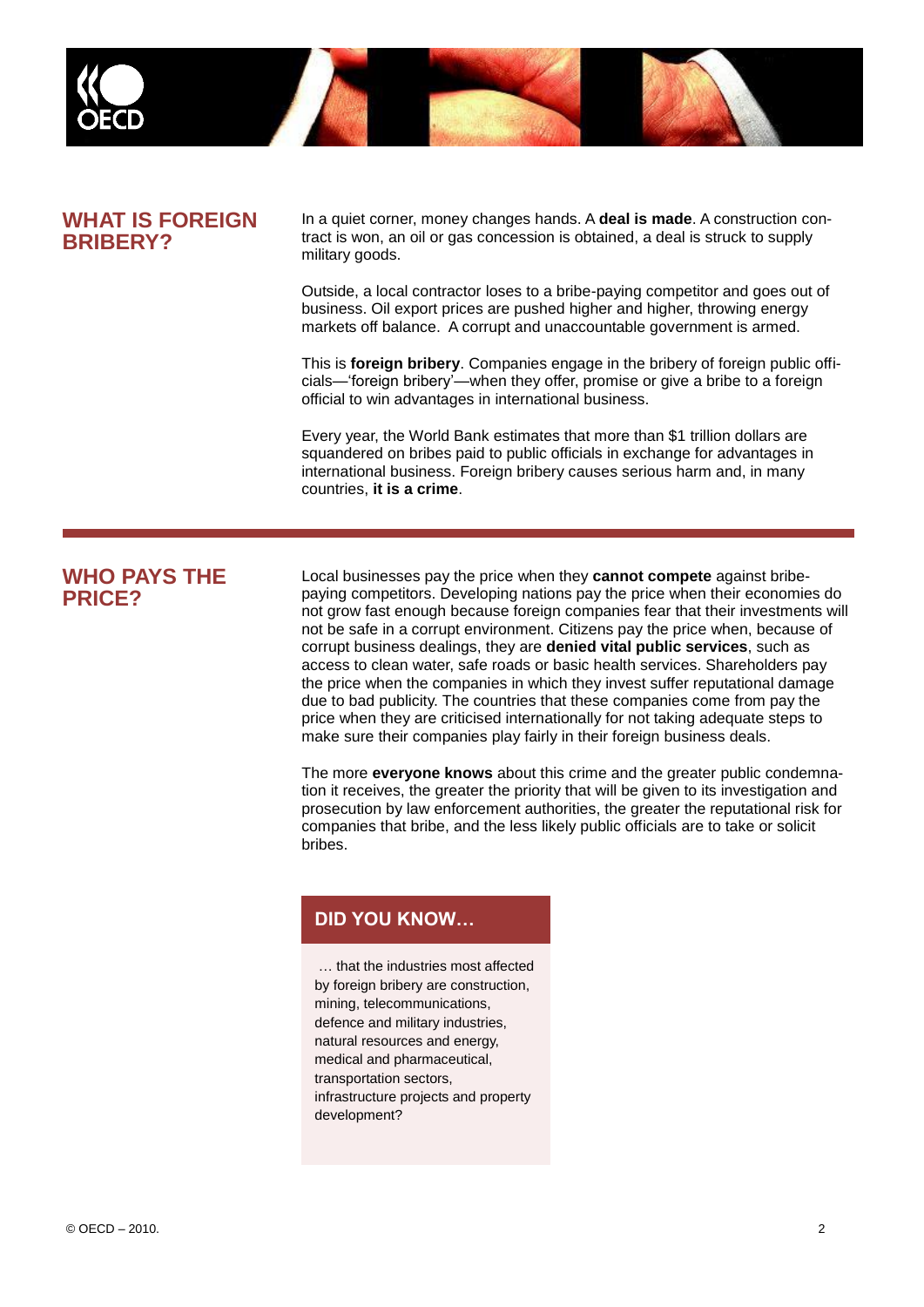

#### **FIGHTING FOREIGN BRIBERY AT THE OECD**

Until ten years ago, in most countries, foreign bribery was just part of business as usual. In fact, tax deductions were available for the cost of bribe payments. That ended in 1999 with the entry into force of the OECD *Convention on Combating Bribery of Foreign Public Officials in International Business Transactions*. The Convention is the first and only international anti-corruption instrument focused on the 'supply side' of the bribery transaction—the person or entity offering, promising or giving a bribe. Today 39 countries—the 34 OECD members plus Argentina, Brazil, Bulgaria, Russia and South Africa—have made the bribery of foreign public officials a criminal offence.

Ten years later, however, foreign bribery remains a major challenge to creating a stronger, cleaner and fairer world economy.

#### **RAISING AWARENESS OF FOREIGN BRIBERY**

Informing public opinion on the negative effects of foreign bribery is integral to the fight against foreign bribery. It is important that everyone understand foreign bribery **is not a victimless crime**. It hurts real people in real ways.

Awareness-raising plans for the Initiative include:

- Developing **promotional materials,** including brochures, posters, radio and television public service announcements for global distribution and a website (www.oecd.org/corruption/initiative).
- **Holding foreign bribery events**, such as roundtable series with small- and medium-sized enterprises, civil society and international organisations that want to join us in our fight against foreign bribery.
- Reaching out to the **media** with timely updates and on the issue of foreign bribery, including statistical figures and case studies from the OECD **Foreign Bribery Impact Study**, scheduled for publication in December 2010.

# **DID YOU KNOW…**

… according to Transparency International's 2008 Bribe Payers' Survey, more than 80 percent of surveyed executives in France, Germany, the United Kingdom and the United States admitted to 'not being familiar at all' with the OECD Anti-Bribery Convention?